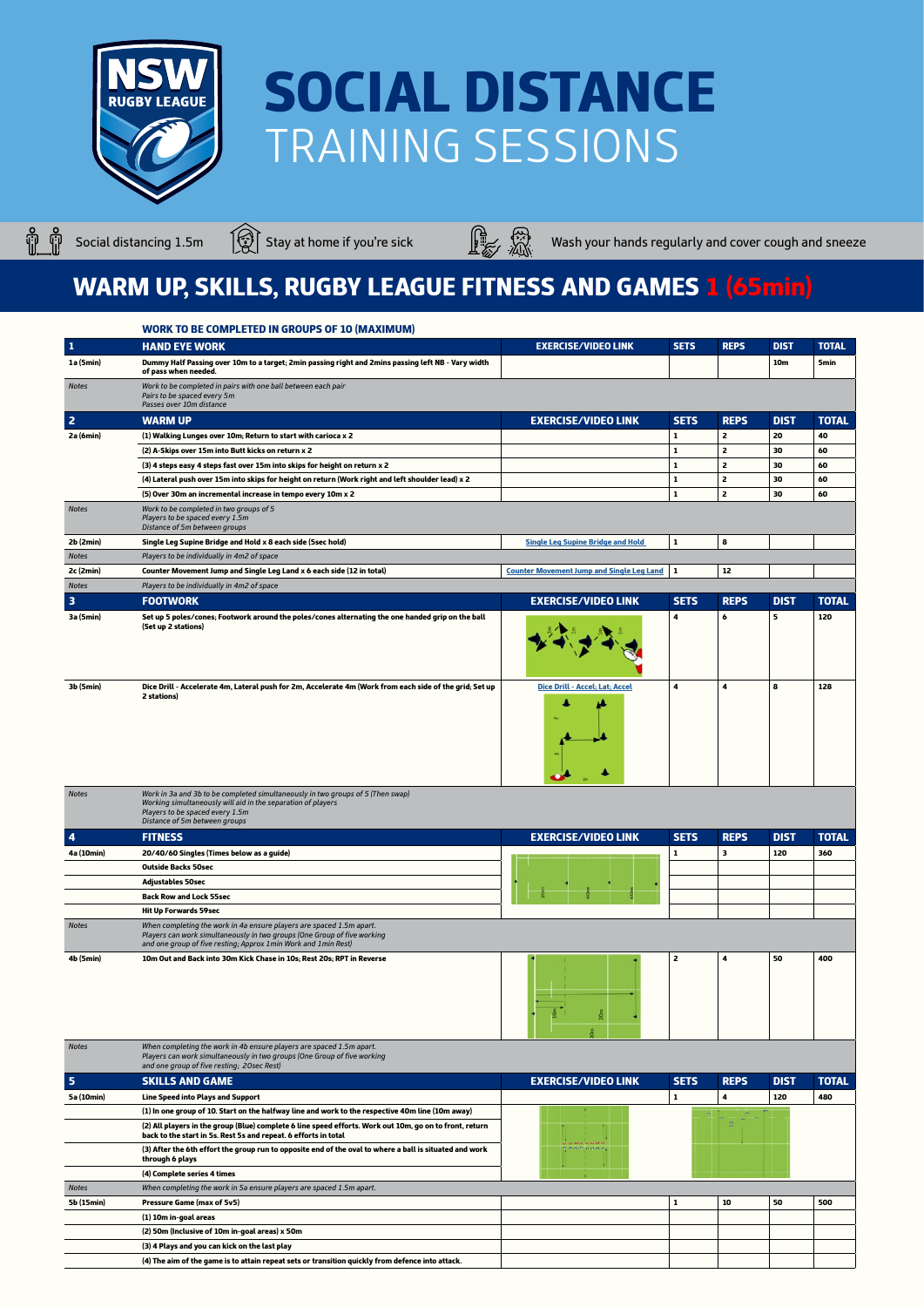

ů ů



Social distancing 1.5m  $\bigcirc$  Stay at home if you're sick Wash your hands regularly and cover cough and sneeze

|              | <b>WORK TO BE COMPLETED IN GROUPS OF 10 (MAXIMUM)</b>                                                                                                                                                                                                  |                                      |              |                |             |              |
|--------------|--------------------------------------------------------------------------------------------------------------------------------------------------------------------------------------------------------------------------------------------------------|--------------------------------------|--------------|----------------|-------------|--------------|
| $\vert$ 1    | <b>HAND EYE WORK</b>                                                                                                                                                                                                                                   | <b>EXERCISE/VIDEO LINK</b>           | <b>SETS</b>  | <b>REPS</b>    | <b>DIST</b> | <b>TOTAL</b> |
| 1a (5min)    | Toss Ball - (1) Toss the ball straight up into the air. COACHING TIP - Hands need to follow through<br>to ensure the ball goes straight up into the air and back into your hands. (2) On catching the ball,<br>rebalance and toss ball into air again. |                                      |              |                |             | <b>5min</b>  |
| <b>Notes</b> | Work to be completed individually<br>Players to be spaced every 1.5m                                                                                                                                                                                   |                                      |              |                |             |              |
| $\vert$ 2    | <b>WARM UP</b>                                                                                                                                                                                                                                         | <b>EXERCISE/VIDEO LINK</b>           | <b>SETS</b>  | <b>REPS</b>    | <b>DIST</b> | <b>TOTAL</b> |
| 2a (6min)    | (1) Walking Lunges over 10m; Return to start with carioca x 2                                                                                                                                                                                          |                                      | 1            | $\overline{2}$ | 20          | 40           |
|              | (2) A-Skips over 15m into Butt kicks on return x 2                                                                                                                                                                                                     |                                      | $\mathbf{1}$ | $\mathbf{z}$   | 30          | 60           |
|              | (3) 4 steps easy 4 steps fast over 15m into skips for height on return x 2                                                                                                                                                                             |                                      | $\mathbf 1$  | $\mathbf{z}$   | 30          | 60           |
|              | (4) Lateral push over 15m into skips for height on return (Work right and left shoulder lead) x 2                                                                                                                                                      |                                      | 1            | $\mathbf{z}$   | 30          | 60           |
|              | (5) Over 30m an incremental increase in tempo every 10m x 2                                                                                                                                                                                            |                                      | $\mathbf{1}$ | $\mathbf{2}$   | 30          | 60           |
| <b>Notes</b> | Work to be completed in two groups of 5<br>Players to be spaced every 1.5m<br>Distance of 5m between groups                                                                                                                                            |                                      |              |                |             |              |
| 2b (2min)    | Single Leg Glute Raise on Box x 8 each side                                                                                                                                                                                                            | <b>Single Leg Glute Raise on Box</b> | 1            | 8              |             |              |
| <b>Notes</b> | Players to be individually in 4m2 of space                                                                                                                                                                                                             |                                      |              |                |             |              |
| 2c (2min)    | Scissor Lunge x 8 each side (16 in total)                                                                                                                                                                                                              | <b>Scissor Lunge</b>                 | 1            | 12             |             |              |
| <b>Notes</b> | Players to be individually in 4m2 of space                                                                                                                                                                                                             |                                      |              |                |             |              |
| $\vert$ 3    | <b>FOOTWORK</b>                                                                                                                                                                                                                                        | <b>EXERCISE/VIDEO LINK</b>           | <b>SETS</b>  | <b>REPS</b>    | <b>DIST</b> | <b>TOTAL</b> |
| 3a (5min)    | S-Runs: Over a 20m distance set out an 'S' shaped course. Alternate sides and sprint on either<br>side of the 'line' of the 'S'. Walk back recovery x 4 efforts (Set up 2 stations)                                                                    |                                      | 2            | 4              | 20          | 160          |
| 3b (5min)    | Dice Drill - Lateral 2m, Accelerate 4m, Angle change and accelerate 4m (Work from each side of<br>the grid; Set up 2 stations)                                                                                                                         | Dice Drill - Lat; Accel; Cut         | 4            | 4              | 10          | 160          |
| <b>Notes</b> | Work in 3a and 3b to be completed simultaneously in two groups of 5 (Then swap)<br>Working simultaneously will aid in the separation of players<br>Players to be spaced every 1.5m<br>Distance of 5m between groups                                    |                                      |              |                |             |              |
| $\vert$ 4    | <b>FITNESS</b>                                                                                                                                                                                                                                         | <b>EXERCISE/VIDEO LINK</b>           | <b>SETS</b>  | <b>REPS</b>    | <b>DIST</b> | <b>TOTAL</b> |
| 4a (10min)   | 20/40/60 Singles (Times below as a guide)                                                                                                                                                                                                              |                                      | 1            | 4              | 120         | 480          |
|              | <b>Outside Backs 50sec</b>                                                                                                                                                                                                                             |                                      |              |                |             |              |
|              | <b>Adjustables 50sec</b>                                                                                                                                                                                                                               |                                      |              |                |             |              |
|              | <b>Back Row and Lock 55sec</b>                                                                                                                                                                                                                         |                                      |              |                |             |              |
|              | <b>Hit Up Forwards 59sec</b>                                                                                                                                                                                                                           |                                      |              |                |             |              |
| <b>Notes</b> | When completing the work in 4a ensure players are spaced 1.5m apart.<br>Players can work simultaneously in two groups (One Group of five working<br>and one group of five resting; Approx 1 min Work and 1 min Rest)                                   |                                      |              |                |             |              |
| 4b (5min)    | 10m/20m 15sec for the work: Run 10m, onto front on the 10m, return to start, run 20m, onto<br>front, return to start (3 Sets x 4 Reps)                                                                                                                 | 10m/20m                              | 3            | 4              | 60          | 720          |
| <b>Notes</b> | When completing the work in 4b ensure players are spaced 1.5m apart.<br>Players can work simultaneously in two groups (One Group of five working<br>and one group of five resting; 20sec Rest)                                                         |                                      |              |                |             |              |
| $\vert$ 5    | <b>SKILLS AND GAME</b>                                                                                                                                                                                                                                 | <b>EXERCISE/VIDEO LINK</b>           | <b>SETS</b>  | <b>REPS</b>    | <b>DIST</b> | <b>TOTAL</b> |
| 5a (10min)   | Line Speed into Plays and Support                                                                                                                                                                                                                      |                                      | 1            | 4              | 120         | 480          |
|              | (1) In one group of 10. Start on the halfway line and work to the respective 40m line (10m away)                                                                                                                                                       |                                      |              |                |             |              |
|              | (2) All players in the group (Blue) complete 6 line speed efforts. Work out 10m, go on to front,<br>return back to the start in 5s. Rest 5s and repeat. 6 efforts in total                                                                             |                                      |              |                |             |              |
|              | (3) After the 6th effort the group run to opposite end of the oval to where a ball is situated and<br>work through 6 plays                                                                                                                             | .                                    |              |                |             |              |
|              | (4) Complete series 4 times                                                                                                                                                                                                                            |                                      |              |                |             |              |
| <b>Notes</b> | When completing the work in 5a ensure players are spaced 1.5m apart.                                                                                                                                                                                   |                                      |              |                |             |              |
| 5b (15min)   | 2 Pass Push and Support Game (max of 5v5)                                                                                                                                                                                                              |                                      | 1            | 10             | 40          | 400          |
|              | (1) Two handed touch                                                                                                                                                                                                                                   |                                      |              |                |             |              |
|              | $(2)$ 4 plays                                                                                                                                                                                                                                          |                                      |              |                |             |              |
|              | (3) Hand ball over after 4 tackles                                                                                                                                                                                                                     |                                      |              |                |             |              |
|              | (4) Must have two passes and support inside or out, around the ball carrier. If no support hand<br>ball over to opposition                                                                                                                             |                                      |              |                |             |              |
| <b>Notes</b> | When completing the work in 5b ensure players use two handed touch                                                                                                                                                                                     |                                      |              |                |             |              |

#### WARM UP, SKILLS, RUGBY LEAGUE FITNESS AND GAMES 2 (65min)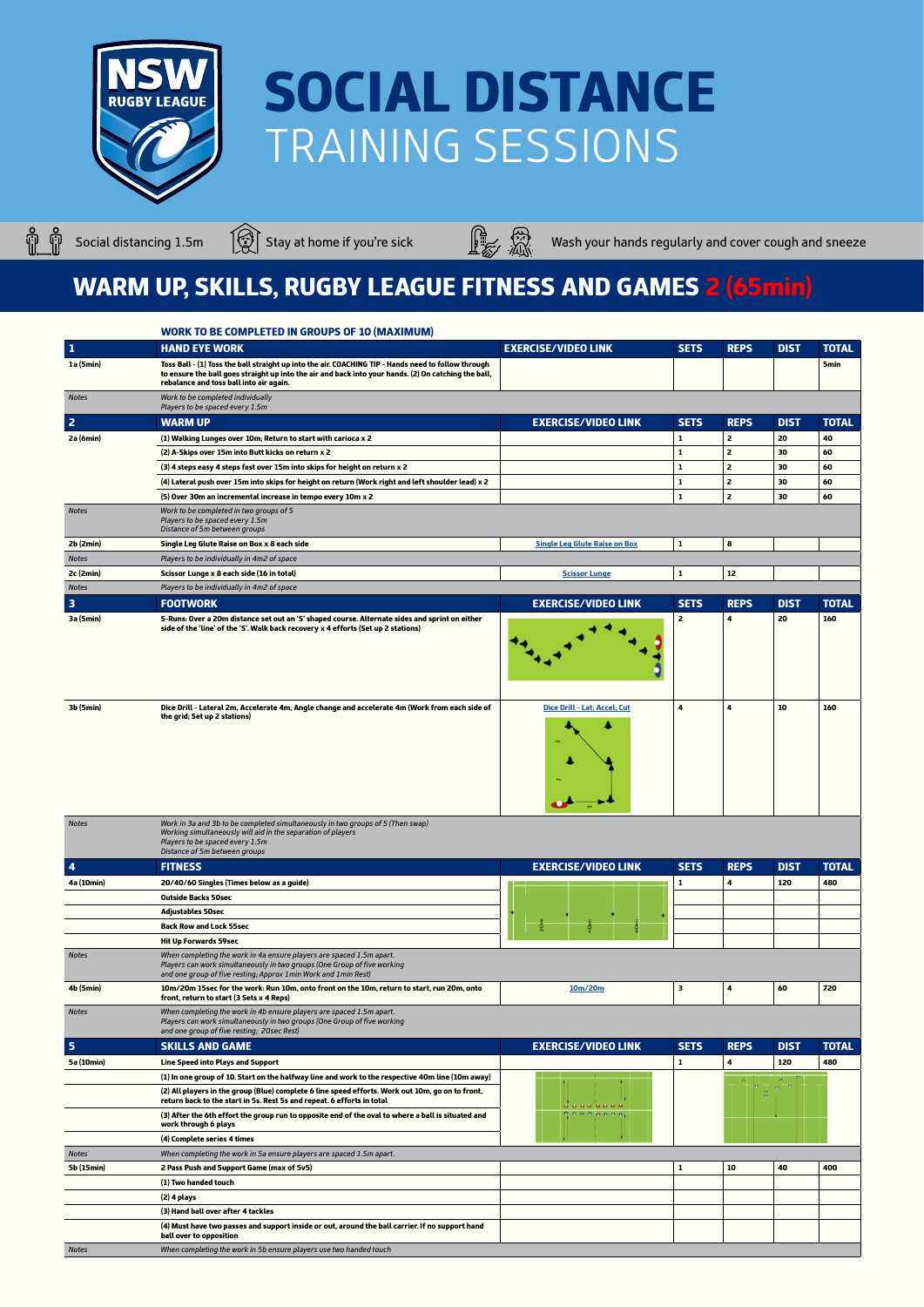

ů ů



Social distancing 1.5m  $\bigcirc$  Stay at home if you're sick Wash your hands regularly and cover cough and sneeze

#### WARM UP, SKILLS, RUGBY LEAGUE FITNESS AND GAMES 3 (65min)

|                | <b>WORK TO BE COMPLETED IN GROUPS OF 10 (MAXIMUM)</b>                                                                                                                                                               |                                            |              |                |             |              |
|----------------|---------------------------------------------------------------------------------------------------------------------------------------------------------------------------------------------------------------------|--------------------------------------------|--------------|----------------|-------------|--------------|
| $\mathbf{1}$   | <b>HAND EYE WORK</b>                                                                                                                                                                                                | <b>EXERCISE/VIDEO LINK</b>                 | <b>SETS</b>  | <b>REPS</b>    | <b>DIST</b> | <b>TOTAL</b> |
| 1a (5min)      | Dummy Half Passing over 10m to a target; 2min passing right and 2mins passing left NB -<br>Vary width of pass when needed.                                                                                          |                                            |              |                |             | 5min         |
| <b>Notes</b>   | Work to be completed in pairs with one ball between each pair<br>Pairs to be spaced every 5m<br>Passes over 10m distance                                                                                            |                                            |              |                |             |              |
| $\overline{2}$ | <b>WARM UP</b>                                                                                                                                                                                                      | <b>EXERCISE/VIDEO LINK</b>                 | <b>SETS</b>  | <b>REPS</b>    | <b>DIST</b> | <b>TOTAL</b> |
| 2a (6min)      | (1) A-Skips over 10m into 20m Stride                                                                                                                                                                                |                                            | 1            | $\overline{2}$ | 30          | 60           |
|                | (2) Walking Lunges over 10m into 20m Stride                                                                                                                                                                         |                                            | 1            | $\mathbf{z}$   | 30          | 60           |
|                | (3) Oscillating Sumo Squats over 10m into 20m Stride                                                                                                                                                                |                                            | $\mathbf{1}$ | $\mathbf{z}$   | 30          | 60           |
|                | (4) SL Hops; Ice Skaters; Ice Skaters + Hold Over 10m into 20m Stride                                                                                                                                               |                                            | $\mathbf 1$  | $\overline{2}$ | 30          | 60           |
|                | (5) 40m in 7s into 13s Rest                                                                                                                                                                                         |                                            | $\mathbf{1}$ | 4              | 30          | 120          |
| <b>Notes</b>   | Work to be completed in two groups of 5<br>Players to be spaced every 1.5m<br>Distance of 5m between groups                                                                                                         |                                            |              |                |             |              |
| 2b (2min)      | Single Leg Supine Bridge and Hold x 8 each side (5sec hold)                                                                                                                                                         | <b>Single Leg Supine Bridge and Hold</b>   | $\mathbf 1$  | 8              |             |              |
| <b>Notes</b>   | Players to be individually in 4m2 of space                                                                                                                                                                          |                                            |              |                |             |              |
| 2c (2min)      | Scissor Lunge x 8 each side (16 in total)                                                                                                                                                                           | <b>Scissor Lunge</b>                       | 1            | 12             |             |              |
| <b>Notes</b>   | Players to be individually in 4m2 of space                                                                                                                                                                          |                                            |              |                |             |              |
| з              | <b>FOOTWORK</b>                                                                                                                                                                                                     | <b>EXERCISE/VIDEO LINK</b>                 | <b>SETS</b>  | <b>REPS</b>    | <b>DIST</b> | <b>TOTAL</b> |
| 3a (5min)      | Dice Drill - Accelerate 8m, Onto the floor, get up and retreat 4m, Lateral push for 2m, Accel-<br>erate 4m (Work from each side of the grid)                                                                        | Dice Drill - Accel; Floor; Ret; Lat; Accel | $\mathbf{z}$ | 4              | 14          | 112          |
| 3b (5min)      | Dice Drill - Lateral 2m, Accelerate 4m, Angle change and accelerate 4m (Work from each<br>side of the grid; Set up 2 stations)                                                                                      | Dice Drill - Lat; Accel; Cut               | 2            | 4              | 10          | 80           |
| <b>Notes</b>   | Work in 3a and 3b to be completed simultaneously in two groups of 5 (Then swap)<br>Working simultaneously will aid in the separation of players<br>Players to be spaced every 1.5m<br>Distance of 5m between groups |                                            |              |                |             |              |
| 4              | <b>FITNESS</b>                                                                                                                                                                                                      | <b>EXERCISE/VIDEO LINK</b>                 | <b>SETS</b>  | <b>REPS</b>    | <b>DIST</b> | <b>TOTAL</b> |
| 4a (10min)     | 20/40/60 Doubles (Times below as a guide)                                                                                                                                                                           |                                            | 1            | $\mathbf{2}$   | 240         | 480          |
|                | <b>Outside Backs 1.55</b>                                                                                                                                                                                           |                                            |              |                |             |              |
|                | <b>Adjustables 1.55</b>                                                                                                                                                                                             |                                            |              |                |             |              |
|                | <b>Back Row and Lock 1.59</b>                                                                                                                                                                                       |                                            |              |                |             |              |
|                | <b>Hit Up Forwards 2.00</b>                                                                                                                                                                                         |                                            |              |                |             |              |
| <b>Notes</b>   | When completing the work in 4a ensure players are spaced 1.5m apart.<br>Players can work simultaneously in two groups (One Group of five working<br>and one group of five resting; Approx 2min Work and 2min Rest)  |                                            |              |                |             |              |
| 4b (5min)      | 10m/20m/30m in 27s into 33s Rest                                                                                                                                                                                    |                                            | 1            | 4              | 120         | 480          |

| <b>Notes</b> | When completing the work in 4b ensure players are spaced 1.5m apart.<br>Players can work simultaneously in two groups (One Group of five working<br>and one group of five resting; 20sec Rest) |                                              |                   |             |             |              |  |
|--------------|------------------------------------------------------------------------------------------------------------------------------------------------------------------------------------------------|----------------------------------------------|-------------------|-------------|-------------|--------------|--|
| 5            | <b>SKILLS AND GAME</b>                                                                                                                                                                         | <b>EXERCISE/VIDEO LINK</b>                   | <b>SETS</b>       | <b>REPS</b> | <b>DIST</b> | <b>TOTAL</b> |  |
| 5a (10min)   | <b>Line Speed</b>                                                                                                                                                                              |                                              | 1                 | 4           | 120         | 480          |  |
|              | $(1)$ In groups of 5                                                                                                                                                                           |                                              |                   |             |             |              |  |
|              | (2) Starting 10m out in standing, on whistle retreat 10m (shorten stride as you approach the<br>defensive line)                                                                                |                                              |                   |             |             |              |  |
|              | (3) Come off the line on the PTB x 6 efforts. On 6th effort run through and complete a 50m<br>effort in 8sec.                                                                                  |                                              |                   |             |             |              |  |
|              | (4) Complete the same 6 efforts and kick chase from the opposite end.                                                                                                                          | $\bullet\bullet\bullet\bullet\bullet\bullet$ | <b>CONTRACTOR</b> |             |             |              |  |
| <b>Notes</b> | When completing the work in 5a ensure players are spaced 1.5m apart.                                                                                                                           |                                              |                   |             |             |              |  |
| 5b (15min)   | Pressure Game (max of 5v5)                                                                                                                                                                     |                                              | 1                 | 10          | 50          | 500          |  |
|              | (1) 10m in-goal areas                                                                                                                                                                          |                                              |                   |             |             |              |  |
|              | (2) 50m (Inclusive of 10m in-goal areas) x 50m                                                                                                                                                 |                                              |                   |             |             |              |  |
|              | (3) 4 Plays and you can kick on the last play                                                                                                                                                  |                                              |                   |             |             |              |  |
|              | (4) The aim of the game is to attain repeat sets or transition quickly from defence into attack.                                                                                               |                                              |                   |             |             |              |  |
| <b>Notes</b> | When completing the work in 5b ensure players use two handed touch                                                                                                                             |                                              |                   |             |             |              |  |
|              |                                                                                                                                                                                                |                                              |                   |             |             |              |  |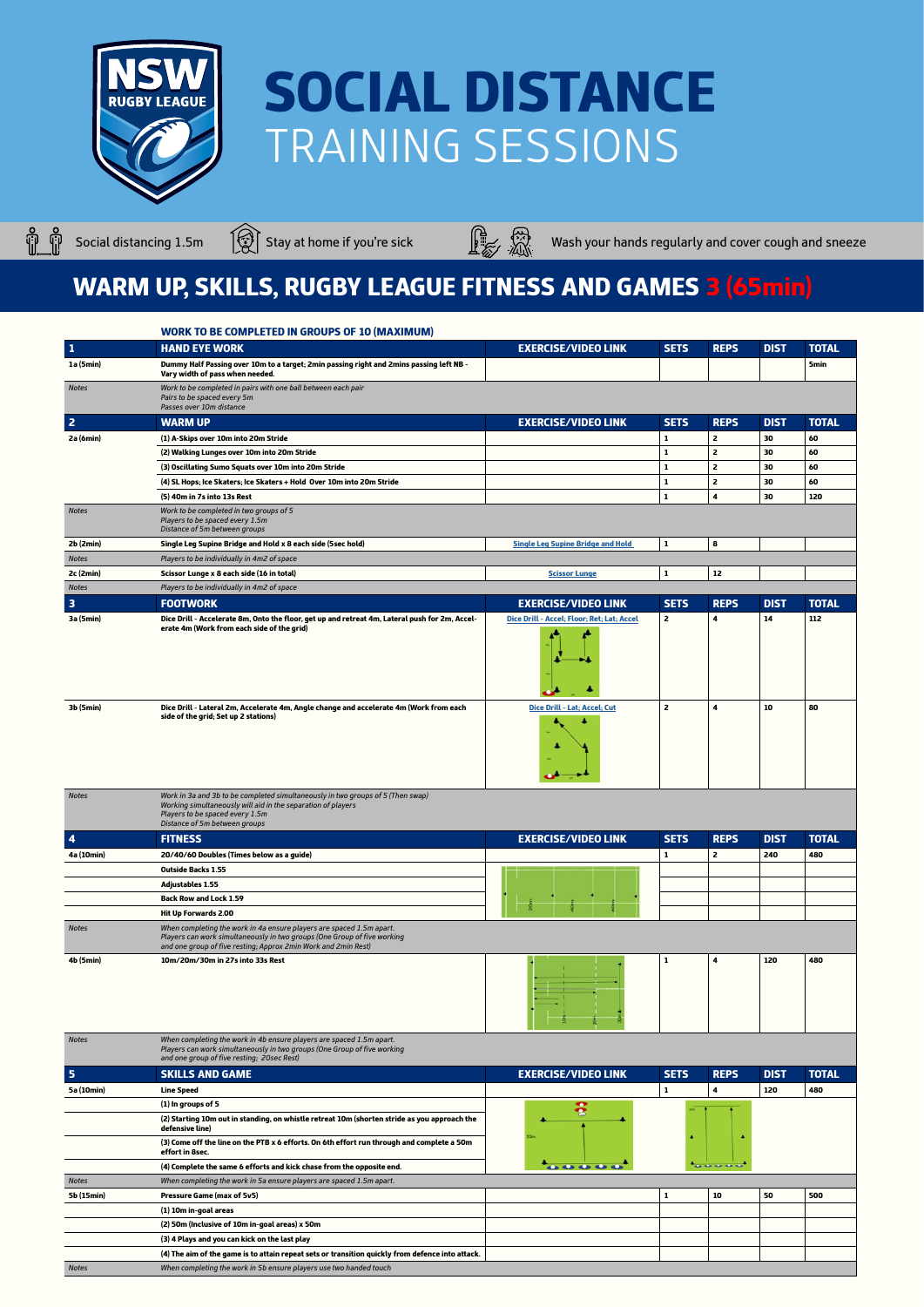

ů ů



Social distancing 1.5m  $\bigcirc$  Stay at home if you're sick Wash your hands regularly and cover cough and sneeze

|                         | <b>WORK TO BE COMPLETED IN GROUPS OF 10 (MAXIMUM)</b>                                                                                                                                                                                                                                     |                                                  |                |                |             |              |
|-------------------------|-------------------------------------------------------------------------------------------------------------------------------------------------------------------------------------------------------------------------------------------------------------------------------------------|--------------------------------------------------|----------------|----------------|-------------|--------------|
| 1                       | <b>HAND EYE WORK</b>                                                                                                                                                                                                                                                                      | <b>EXERCISE/VIDEO LINK</b>                       | <b>SETS</b>    | <b>REPS</b>    | <b>DIST</b> | <b>TOTAL</b> |
| 1a (5min)               | Toss Ball - (1) Toss the ball straight up into the air. COACHING TIP - Hands need to follow through<br>to ensure the ball goes straight up into the air and back into your hands. (2) On catching the ball,<br>rebalance and toss ball into air again.                                    |                                                  |                |                |             | <b>5min</b>  |
| <b>Notes</b>            | Work to be completed individually<br>Players to be spaced every 1.5m                                                                                                                                                                                                                      |                                                  |                |                |             |              |
| $\overline{2}$          | <b>WARM UP</b>                                                                                                                                                                                                                                                                            | <b>EXERCISE/VIDEO LINK</b>                       | <b>SETS</b>    | <b>REPS</b>    | <b>DIST</b> | <b>TOTAL</b> |
| 2a (6min)               | (1) A-Skips over 10m into 20m Stride                                                                                                                                                                                                                                                      |                                                  | 1              | 2              | 30          | 60           |
|                         | (2) Walking Lunges over 10m into 20m Stride                                                                                                                                                                                                                                               |                                                  | $\mathbf{1}$   | $\overline{2}$ | 30          | 60           |
|                         | (3) Oscillating Sumo Squats over 10m into 20m Stride                                                                                                                                                                                                                                      |                                                  | 1              | $\overline{2}$ | 30          | 60           |
|                         | (4) SL Hops; Ice Skaters; Ice Skaters + Hold Over 10m into 20m Stride                                                                                                                                                                                                                     |                                                  | 1              | $\overline{2}$ | 30          | 60           |
|                         | (5) 40m in 7s into 13s Rest                                                                                                                                                                                                                                                               |                                                  | $\mathbf{1}$   | 4              | 30          | 120          |
| <b>Notes</b>            | Work to be completed in two groups of 5<br>Players to be spaced every 1.5m<br>Distance of 5m between groups                                                                                                                                                                               |                                                  |                |                |             |              |
| 2b (2min)               | Single Leg Glute Raise on Box x 8 each side                                                                                                                                                                                                                                               | <b>Single Leg Glute Raise on Box</b>             | 1              | 8              |             |              |
| <b>Notes</b>            | Players to be individually in 4m2 of space                                                                                                                                                                                                                                                |                                                  |                |                |             |              |
| 2c (2min)               | Counter Movement Jump and Single Leg Land x 6 each side (12 in total)                                                                                                                                                                                                                     | <b>Counter Movement Jump and Single Leg Land</b> | 1              | 12             |             |              |
| <b>Notes</b>            | Players to be individually in 4m2 of space                                                                                                                                                                                                                                                |                                                  |                |                |             |              |
| $\overline{\mathbf{3}}$ | <b>FOOTWORK</b>                                                                                                                                                                                                                                                                           | <b>EXERCISE/VIDEO LINK</b>                       | <b>SETS</b>    | <b>REPS</b>    | <b>DIST</b> | <b>TOTAL</b> |
| 3a (5min)               | Dice Drill - Lateral 2m, Accelerate 4m, Angle change and accelerate 4m (Work from each side of<br>the grid; Set up 2 stations)                                                                                                                                                            | Dice Drill - Lat; Accel; Cut                     | 4              | 4              | 10          | 160          |
| 3b (5min)               | Colour cone reaction - Starting with lateral push between Yellow cones (2m apart) react to<br>colour called (Red, White, Blue) NB - Note the two lines of red, white and blue are set 8m from<br>the yellow and 12m from the first line of red, white and blue cones. (Set up 2 stations) |                                                  | $\overline{2}$ | 4              | 20          | 160          |
| <b>Notes</b>            | Work in 3a and 3b to be completed simultaneously in two groups of 5 (Then swap)<br>Working simultaneously will aid in the separation of players<br>Players to be spaced every 1.5m<br>Distance of 5m between groups                                                                       |                                                  |                |                |             |              |
| $\blacktriangleleft$    | <b>FITNESS</b>                                                                                                                                                                                                                                                                            | <b>EXERCISE/VIDEO LINK</b>                       | <b>SETS</b>    | <b>REPS</b>    | <b>DIST</b> | <b>TOTAL</b> |
| 4a (15min)              | Complete the 20/40/60's below as a series:                                                                                                                                                                                                                                                |                                                  |                |                |             |              |
|                         | 20/40/60 Single                                                                                                                                                                                                                                                                           |                                                  | $\mathbf{1}$   | 1              | 120         | 120          |
|                         | 20/40/60 Double                                                                                                                                                                                                                                                                           |                                                  | $\mathbf{1}$   | $\mathbf{1}$   | 240         | 240          |
|                         | 20/40/60 Singles                                                                                                                                                                                                                                                                          |                                                  | 1              | $\overline{2}$ | 120         | 240          |
| <b>Notes</b>            | When completing the work in 4a ensure players are spaced 1.5m apart.<br>Players can work simultaneously in two groups (One Group of five working<br>and one group of five resting; Approx 1 min Work and 1 min Rest)                                                                      |                                                  |                |                |             |              |
| 4b (5min)               | 20m/20m/10m: 20sec for the work: Run 20m, turn, return to start, run 20m, turn, return to<br>start, run 10m, turn, return to start (3 Sets x 4 Reps; 20sec work into 40sec rest)                                                                                                          | 20m/20m/10m                                      | $\overline{2}$ | 4              | 100         | 800          |
| <b>Notes</b>            | When completing the work in 4b ensure players are spaced 1.5m apart.<br>Players can work simultaneously in two groups (One Group of five working<br>and one group of five resting; 20sec Rest)                                                                                            |                                                  |                |                |             |              |
| 5                       | <b>SKILLS AND GAME</b>                                                                                                                                                                                                                                                                    | <b>EXERCISE/VIDEO LINK</b>                       | <b>SETS</b>    | <b>REPS</b>    | <b>DIST</b> | <b>TOTAL</b> |
| 5a (10min)              | <b>Line Speed into Plays and Support</b>                                                                                                                                                                                                                                                  |                                                  | 1              | 4              | 120         | 480          |
|                         | (1) In one group of 10. Start on the halfway line and work to the respective 40m line (10m away)                                                                                                                                                                                          |                                                  |                |                |             |              |
|                         | (2) All players in the group (Blue) complete 6 line speed efforts. Work out 10m, go on to front,<br>return back to the start in 5s. Rest 5s and repeat. 6 efforts in total                                                                                                                | .<br><b>.</b>                                    |                |                |             |              |
|                         | (3) After the 6th effort the group run to opposite end of the oval to where a ball is situated and<br>work through 6 plays                                                                                                                                                                |                                                  |                |                |             |              |
|                         | (4) Complete series 4 times                                                                                                                                                                                                                                                               |                                                  |                |                |             |              |
| <b>Notes</b>            | When completing the work in 5a ensure players are spaced 1.5m apart.                                                                                                                                                                                                                      |                                                  |                |                |             |              |
| 5b (15min)              | 2 Pass Push and Support Game (max of 5v5)                                                                                                                                                                                                                                                 |                                                  | 1              | 10             | 40          | 400          |
|                         | (1) Two handed touch                                                                                                                                                                                                                                                                      |                                                  |                |                |             |              |
|                         | (2) 4 plays                                                                                                                                                                                                                                                                               |                                                  |                |                |             |              |
|                         | (3) Hand ball over after 4 tackles<br>(4) Must have two passes and support inside or out, around the ball carrier. If no support hand                                                                                                                                                     |                                                  |                |                |             |              |
|                         | ball over to opposition                                                                                                                                                                                                                                                                   |                                                  |                |                |             |              |
| <b>Notes</b>            | When completing the work in 5b ensure players use two handed touch                                                                                                                                                                                                                        |                                                  |                |                |             |              |

#### WARM UP, SKILLS, RUGBY LEAGUE FITNESS AND GAMES 4 (65min)